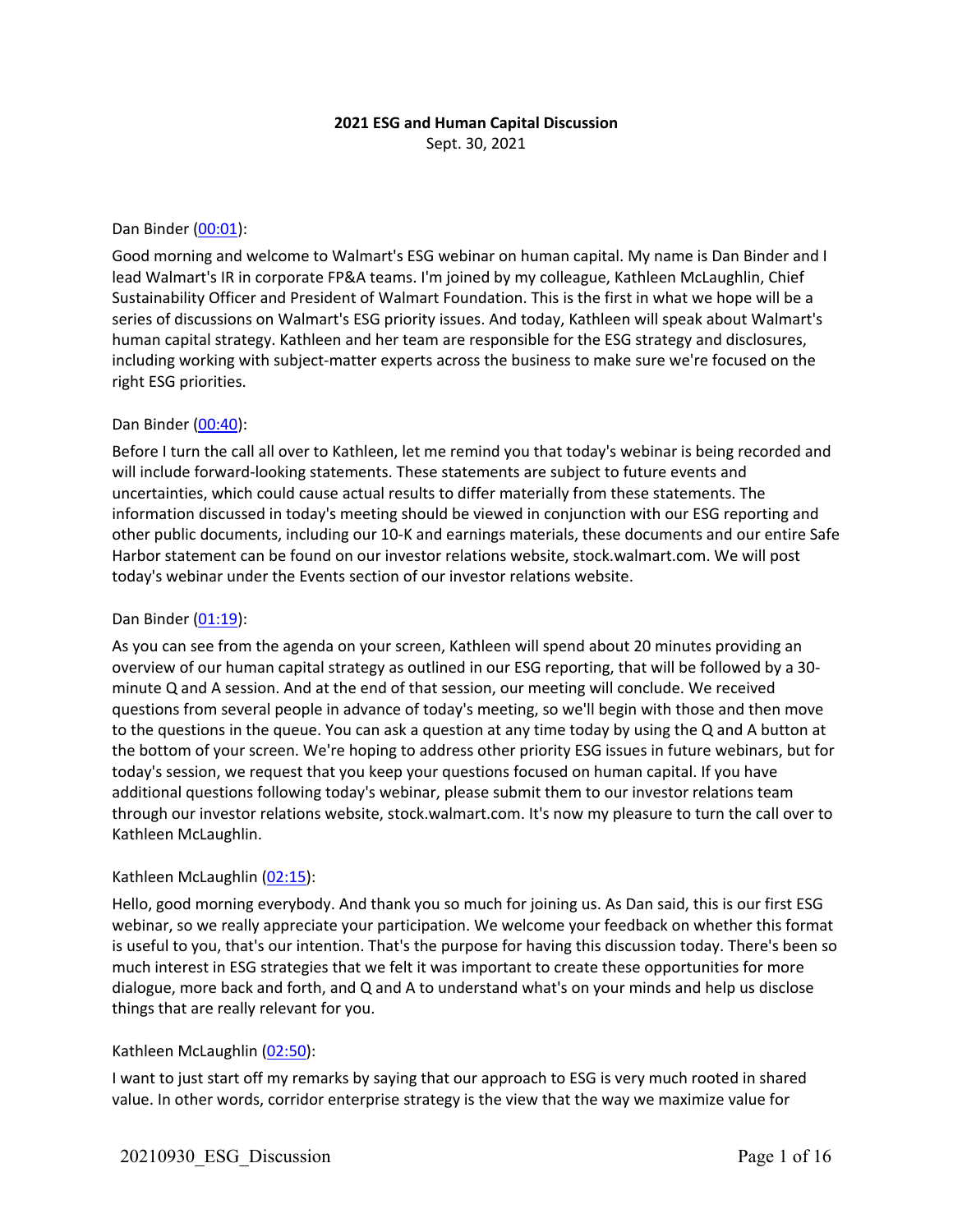shareholders is by addressing the needs of our stakeholders effectively. So obviously, our customers and delivering on our proposition to them, but also delivering value to our associates, our suppliers, the communities where we operate, other stakeholders. If we do those things well, we maximize long-term value for the company, and we can help bring the assets of business to bear on important issues that end up strengthening the systems that all of us rely on in society, including business.

## Kathleen McLaughlin (03:40):

So for us, there are four key themes that we have set out as priorities for us in ESG. These are based on our priority assessment feedback from you and other stakeholders about what are the issues that you believe are most relevant for Walmart to address. Second, our view on what is relevant for our business, and third, issues where we believe we can make a difference on those issues. So those are the three screens, and that's how we ended up with this priority set. And they're pretty evergreen, obviously, as things develop and so on, we can adjust these as we go. Certainly COVID response has become a major factor under our serving communities approach, but consider this a fairly evergreen list of priority, environmental, social, and governance issues, where we believe at Walmart we can make a difference.

## Kathleen McLaughlin (04:37):

Now, for each of these, what we have is an investment thesis. In other words, if you're an investor, and you care about these issues, why would you want to put a dollar into Walmart? How is our engagement in these arenas going to create value for our company? And how is it going to create value for society and address those issues? And so our disclosures are really centered around those investment theses, and I would welcome you and invite you to go to our investor website and take a look at the issue briefs that we've posted there for each of these issues. We have pretty in-depth briefs where we've laid out, what's our shared value aspiration with respect to that issue? What are the target goals, public commitments, metrics? What are the strategies that we're pursuing and the progress we're making? And then, finally, the challenges that we're encountering?

## Kathleen McLaughlin (05:33):

So we've designed these to be pretty comprehensive and welcome your feedback on any of them. There are a couple of issue briefs there that I'll call to your attention that are relevant to what we're going to talk about today. One is around good jobs and advancement for associates or human capital strategy. The other is related, and it's the equity and inclusion at Walmart and beyond brief. So certainly our human capital strategy is a really important part of our equity strategy, but our equity strategy goes beyond that. It considers how we can use our sourcing to advance equity, our investments as a company. Initiatives that we're taking through other assets we have, our products, our services, and so on to address disparities for women, for people of color, for other underserved groups, so that's goes beyond human capital.

## Kathleen McLaughlin (06:26):

I'll touch a bit on it today. But today we're really focused on the one that's underlined here, which is our human capital strategy, really centered around good jobs and advancement for our associates. And the last thing I'll say before we go on to dive into that is, for each of these issues, our aspiration is to do more than just run a good company. We're actually trying to shift the systems that underlie each of these in fundamental ways, obviously, in collaboration with many others. We're this big in the grand scheme of things, but we do have assets we can bring to bear. So our aspiration is to shift the underlying systems in terms of the way business works, for environmental, social, and economic outcomes. And we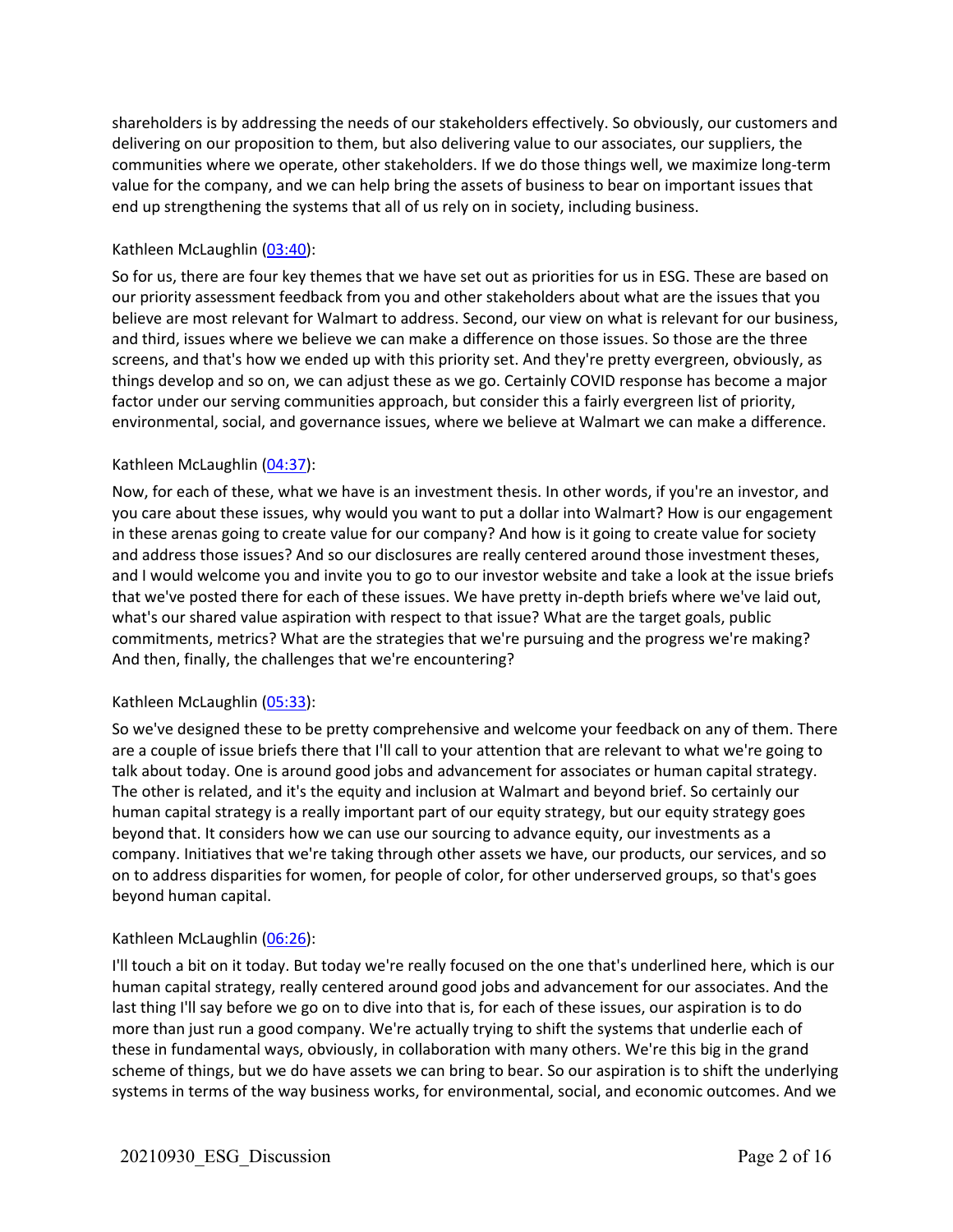talk about that a fair amount in our brief, and I'll touch on that in a bit today as it pertains to workforce development. So let's dive in.

## Kathleen McLaughlin (07:26):

So human capital, our aspiration, is this dual-sided aspiration. So for society, we are very committed to making retail a place for opportunity for people entering work, they can get a good start, get the skills they need, the experiences they need to advance into a whole variety of career paths, whether that's at Walmart or beyond, and that's an aspiration we're trying to bring to the sector. And I'll talk about that a bit in terms of getting employers and others to focus on developing talent that, maybe starting out as hourly people, put the same kind of investment into that part of the workforce as companies do in other parts of the workforce. And that's a really important focus of ours. And then for our own company, we create value by doing this because it allows us to attract and retain and develop outstanding talent at all levels of our company. And that's really what we're focused on. So we can meet the needs of our customer and also build a great company, so that's the dual aspect of our aspiration.

## Kathleen McLaughlin (08:35):

And, why don't we go onto the next? Our strategy, just to give you an overview, has five parts to it. So, first of all, we want to be a leader in inclusion. We think that retail offers an outstanding entry point for people regardless of their background. And what we're trying to do is really make that a reality, have retail, be a springboard for advancement. And ultimately, build a company where our entire workforce from entry-level to the C-Suite reflects society. And I'll go into that in more detail and what our current results are.

## Kathleen McLaughlin (09:11):

Second, growth. Another aspect of retail is it's not your grandfather's retail anymore, so we have career paths in technology, healthcare, supply chain, as well as retail management. So starting out in one of our stores or clubs or fulfillment centers is a great way into a whole range of paths. And so we have focused in the last five, six years on building one of the largest private sector, upskilling operations in the world in terms of the magnitude of what we're trying to do around skill-building. And I'll share some examples.

## Kathleen McLaughlin (09:47):

And then wellbeing, and that's not just financial, it's also emotional and physical. So competitive wages, best-in-class benefits, healthcare packages that are affordable and innovative high quality. We're trying to lead in this area, and I'll share where we are and what we hope to continue to do. And then finally, digital, using digital assets, not only to improve the job experience of our associates, but make it easier for them to serve the company, and to serve the customers day in, day out and deliver our proposition and also using digital assets to help with our human capital strategy.

## Kathleen McLaughlin (10:26):

So making it easier for folks to get skills on the job, bite-size credentials that can be delivered online in a 60-second video, those kinds of things. So those four are really core to our strategy for our own associates. And then, as I said, we try to go beyond that. So through additional actions at Walmart business initiatives, as well as philanthropy, so Walmart Corporate Giving, Walmart Foundation, we have a substantial program that we call Retail Opportunity that we've been running since 2015, where we're trying to make what we do the norm in the industry. So we'll talk about that some more.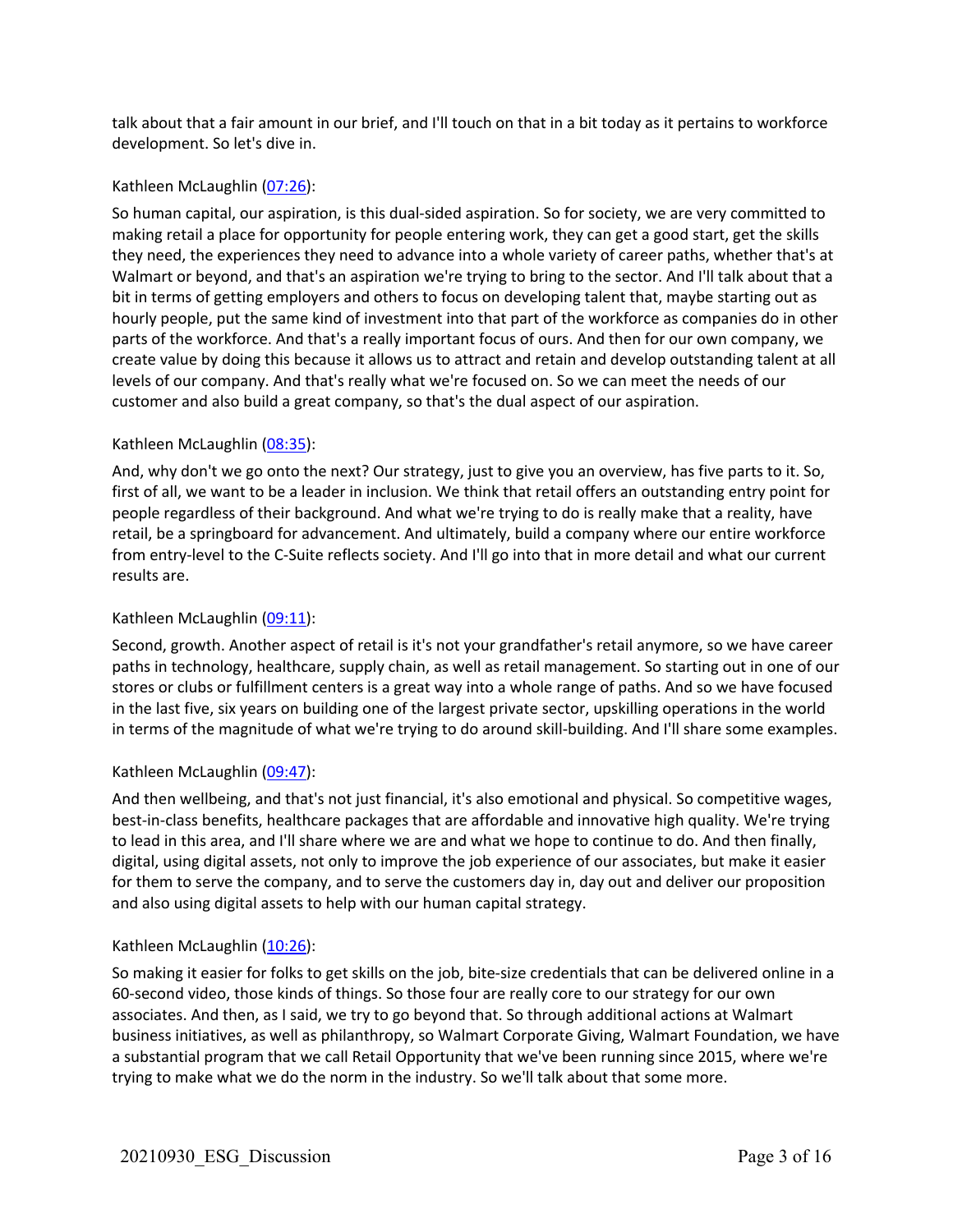## Kathleen McLaughlin (11:04):

So let's go into each of these pieces. So first of all, inclusion. As I said, we're trying to build a Walmart for everyone and have our associate base be reflective of the communities where we operate. So let's go on and talk about some of the components there. So first of all, building diverse and inclusive teams, that's a really important part of our broader inclusion and equity strategy. And as I said, we have a separate issue brief on that broader strategy. Please have a look at it. But with respect to this one piece, so building diverse and inclusive teams, there are a few things that we prioritize.

### Kathleen McLaughlin (11:42):

So first of all, access to employment. We are trying to remove artificial barriers to work. So, historically, employers have relied on two-year degrees, four-year degrees as credentials, evidence of a pedigree, evidence of certain skills, even if they're not really necessary to have those skills, we have removed that. Things like banning the box. We were one of the first retailers to do that and have invested over the years through philanthropy and engaged other employers through business to consider the same thing, so that people's records of previous incarceration shouldn't have any bearing on their future employment most of the time, so that's been quite important. And then, in COVID, we became a bridge employer for many people to get them through. People who lost their jobs as other businesses closed, could come to Walmart. We hired about 500,000 people last year in the midst of the pandemic. And that was a really important source of work for many people. And many of those folks ended up staying.

#### Kathleen McLaughlin (12:49):

Pay equity, this is also a critical component of our talent strategy. And we believe in pay equity. We have practices in place to protect it. I'll talk about some of those later, perhaps in the Q and A and importantly, as we've done our analysis to look at gaps, racial gaps, gender gaps, and so on. We don't have them, so we're confident that the things we're putting in place are actually bringing this to fruition, and it's something we continually reevaluate and monitor and extend.

#### Kathleen McLaughlin (13:22):

Third is the pipelines themselves and work that we do in hiring, in development, in promotions, in reviews, in the culture we're trying to create to help seed the pipeline in advance. Women, people of color, LGBTQ+, people with disabilities, any population that historically has been underrepresented, underserved, removing barriers, and helping people succeed. And I'll show you some stats around that in a minute. And then, really importantly, is engagement, voice, feedback, dialogue, amongst all of us as associates. So we have a number of mechanisms in place to capture people's ideas, suggestions, voice directly through formal channels, through informal channels, in person, digital, confidential paths. We have multiple arenas so that we can really encourage and draw out people's ideas and engagement. And a very systematic set of approaches then to act on the feedback. And I'll share some examples of that later, perhaps in the Q and A.

#### Kathleen McLaughlin (14:29):

One thing that I would like to underscore is respect for freedom of association, that is a matter of policy and practice at Walmart. Sometimes people are surprised to hear that, that's really important to us. We respect the rights of associates, all of us to join or not join a trade association, a union, some form of representation. And in fact, in the majority of the countries where Walmart operates, our associates have elected to be part of some sort of trade union or representation. That's really important to us. We invest in training to systematically ensure our managers in the field understand that, and that's the way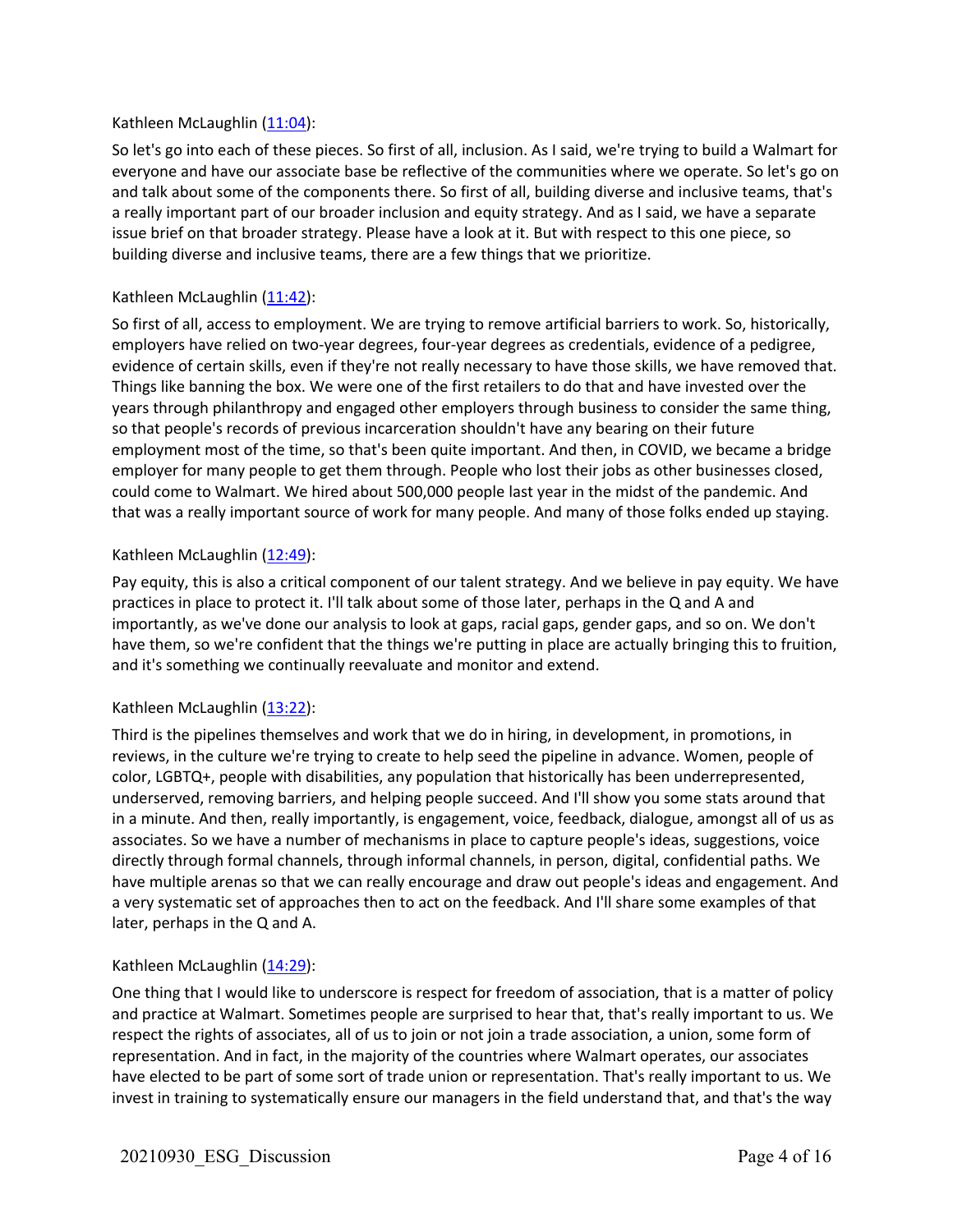we operate. So let me just show you some of the stats around our talent pipelines, if you can go to the next page, thanks.

## Kathleen McLaughlin (15:19):

And as I said, the business case is really clear on all of these things that we're doing. For this one, I think, it's well-documented now that diverse teams do correlate without performance in the market. And it makes sense. You're getting the best ideas. You're getting a diversity of ideas. People feel comfortable to bring their whole selves to work, their complete set of talents. And there are a number of practices that we have in place to advance people, remove barriers to advancement all through the pipeline. So one is culture, tone at the top, just the culture of Walmart. This goes back to the days of Mr. Sam, himself, that we're all associates. 75% of our management in the field began as hourly associates. Doug McMillan began as an hourly associate. Our chief merchant, Scott McCall, all began as an hourly associate. So we have lived experience in all facets of our business. It's very deep in our culture. We're all associates.

## Kathleen McLaughlin (16:21):

And then specifically, removing barriers at the point of hiring, expanding our sources in terms of diverse sources of talent, having diverse slates, diverse interview panels. Posting every job that's VP or lower internally first, to draw out our own talent and create that pipeline and help people move up, before we go outside if it all needed. Lots of resources invested in developing capabilities of our leaders to lead in inclusive manner. So, awareness, but also skills to be a better leader and create a safer, more welcoming, open-environment where folks feel free to be themselves.

## Kathleen McLaughlin (17:03):

And then we're a pretty data-driven company. So internal dashboards, individual accountability, the performance on diversity and inclusion is baked into the leadership expectations in our individual evaluations. I have a dashboard for my own team that shows exactly where I am, and I work with that with my team. So these are all practices that we have in place to have this be quite systematic. So how are we doing? Well, like pretty much all parts of society, we have a long way to go in terms of our representation, but here are some stats for you. And one of the commitments we made was to disclose our progress at a pretty granular level in our job categories at every frontline to management to C-Suite, even the board, twice a year.

## Kathleen McLaughlin (17:52):

We just came out with our most recent update, our midyear FY22 updates. We're showing you that here relative to our FY21 disclosure. So you can see what's up, what's down. And obviously, in the short-term, you're going to have ups and downs. The long arc is going in a good direction, but I'll just call out a couple things here. You can see that women, there's been a lot of talk about this. We have a 1% decline of women in our workforce. We think there may be something happening in the broader economy based on what we're reading, but obviously, we see that, and that's something that we're on and saying, "Well, is there something different we ought to be doing?" I would highlight, on the other hand, officer representation has gone up a click. So, ups and downs, but the whole thing is moving in the right direction, if you look over a three-year stack. And then people of color, similar thing. We're looking at things like hourly to hourly promotions and asking ourselves, "Well, why did that slip a point? Yet, our officer representation's gone up?"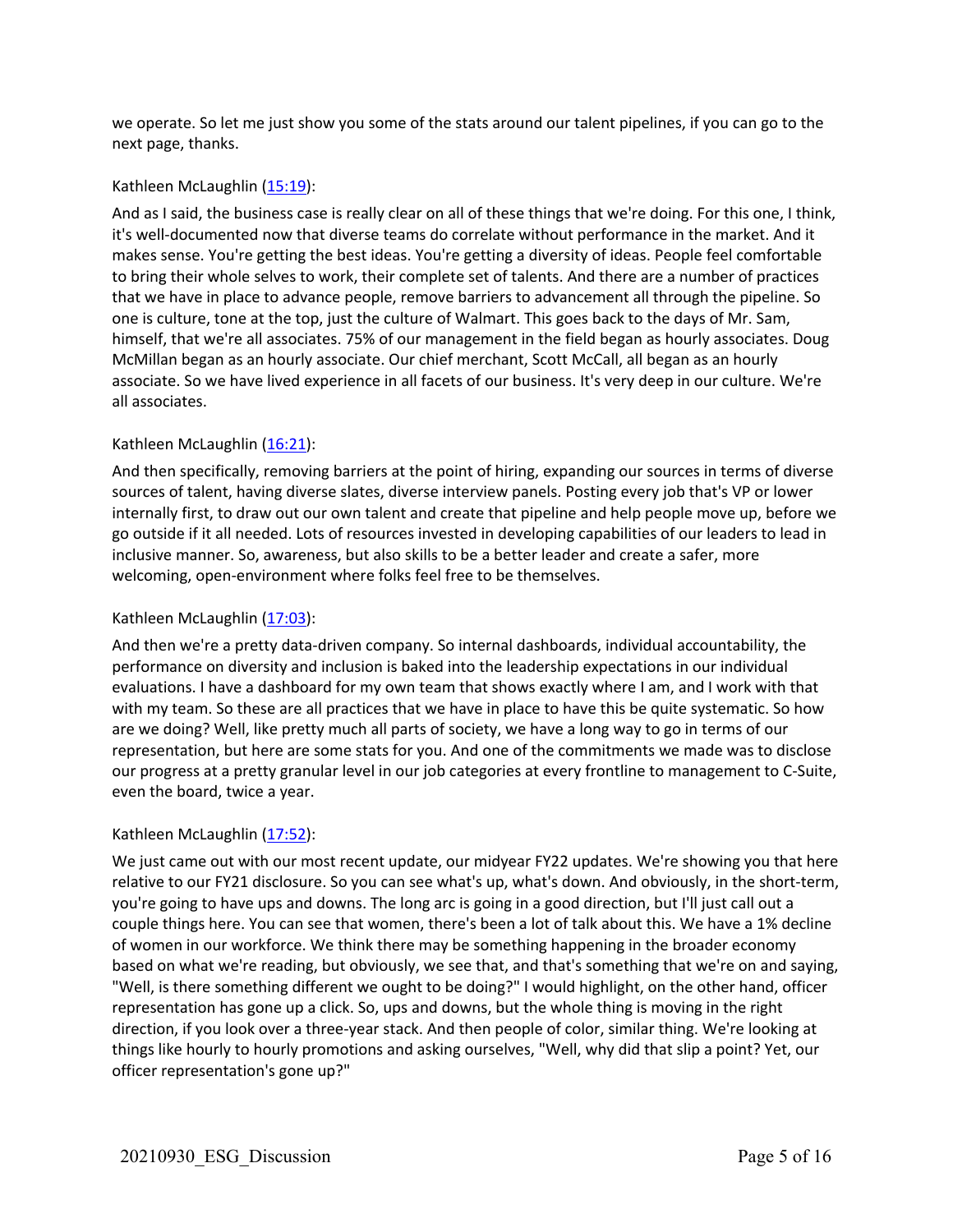## Kathleen McLaughlin (18:50):

So we have different puts and takes along that pipeline. And we use this data to dig in and see, "The practice is working. Is there something else we need to do?" Why don't we go to the next one? So let's talk about well-being. And for us, it's a broad concept. Financial, obviously, incredibly important, but physical and emotional well-being as well. And so our strategy, if we want to go onto the next page there, so we look at it holistically and our aspiration is to be absolutely competitive when it comes to compensation in local markets for apples-to-apples comparison of the type of job in the part of our business. And we believe we are, and I'll show you some stats around that. And then we aspire to differentiate ourselves on many of the other things here. So let's talk about that. We have a majority of full-time workforce. That's unusual for many retailers. Many retailers have a majority of part-time workforce. With the full-time workforce, we end up having people have higher take-home pay, because they're getting more hours. And that's important.

## Kathleen McLaughlin (20:03):

Financial benefits we believe are pretty distinctive. I'll show you those in a second. Scheduling practices, this is another one that's very important. We do not do on-demand scheduling. So people have multiple weeks notice of their schedule. If they want a flexible schedule where they're setting their shift for a period and then changing it, based on life needs and so on. And they also have an option to opt into fixed scheduling. So for a quarter at a time, they have a fixed schedule, which many of our associates have adopted because it helps them arrange childcare and things like that. So, you've got your option. And with this device, which we've given or offered to all of our associates, so about six, 700,000 of our associates have phones that we have given them, everything they need for their job is on here. And they can use it personally, as well. They can trade shifts with each other, swap in and out, pick up a shift, trade one with their friend, that sort of thing.

## Kathleen McLaughlin (21:00):

Paid-time off, this is another one that there is maybe some misinformation about. We have a really robust paid-time off program for part-time and full-time associates. And people earn that paid-time off as they work. A full-time associate, who's been here less than two years, can accrue two weeks worth of paid-time off, so 120 hours, which, if you divide eight hours a day, that's about 15 days of PTO. And that can be used for anything, sick leave, take the kid to the dentist, vacation, whatever people want to use that for. We also have something called protected, paid-time off. That's 48 hours of protected paid-time off. So, about six days worth on an eight-hour day basis. That means people don't have to schedule that in advance with their boss. Normally, if you take paid-time off, you work it out with your boss when you're going to take vacation and that kind of thing. But that's for, "Guess what? Somebody came down with strep throat overnight. I can't show up tomorrow," so that's protected paid-time off. So we've had that in place for a long time.

## Kathleen McLaughlin (22:06):

And then with COVID, we layered on an additional leave that we call emergency leave and that's time off for exposure, obviously, for illness, over and above this paid-time off for exposure and so on. And I can answer questions about that if people want to talk about that. Let's talk about physical benefits. So affordable quality healthcare, \$30.50 a pay period. That's much more affordable than typical healthcare packages out there. And it gives people access to state-of-the-art services. And we have a team that is really trying to be at the Vanguard around healthcare. We've been written up in a case study by Harvard Business School for this.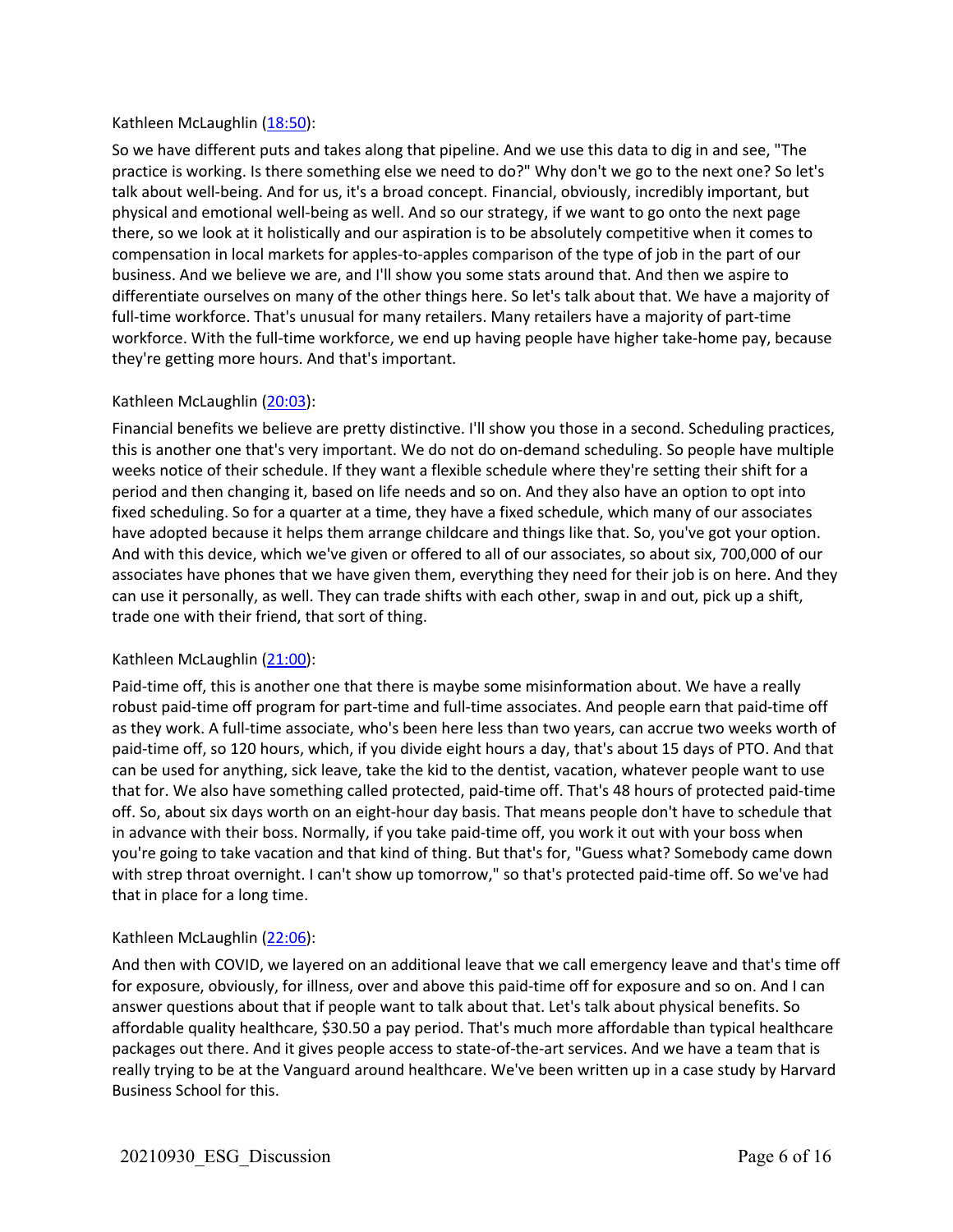## Kathleen McLaughlin (22:49):

One of the programs, for example, is Centers of Excellence. So our associates, regardless of where you work in the company, get access to Mayo Clinic, Cleveland Clinic, the best facilities for procedures like hip replacement, heart surgery, these kinds of procedures, state-of-the-art and the healthcare coverage includes not only covering that procedure, but flying you to the site with a caregiver, your spouse or friend, or whoever's going to take care of you. That's all part of this for hourly workforce. So we think these things are really important. We're using digital to deliver things like Ground Rounds, doctor ondemand, even fitness passes in local community needs to subsidize your going to the gym and that sort of thing.

## Kathleen McLaughlin (23:35):

And then finally, emotional services. So Thrive Global Resources for living. We saw a 5% uptick in usage of emotional benefits, services and supports, counseling services during the pandemic. So let me just show you some of the numbers on pay. I've had on some of these other points around benefits. If we go to that next page, just if we look at the left, a lot of times people focus on our absolute lowest starting wage in the country, which is \$12 for a job, but that doesn't mean everybody's starts at \$12. If you're a personal shopper in Tucson, Arizona, you're starting at \$13.90. If you are in our Sam's Club facility, you're starting at least at 15 and perhaps higher, depending on the role. If you're in our fulfillment centers, it's at least \$15 to start, if not more. So it just varies by role, and it varies by market.

## Kathleen McLaughlin (24:26):

And then the average wage, as you can see in the second column, our goal, as I said, is to be absolutely competitive with what others are offering for that same role in that market or more. So, for example, if you look at our Walmart US jobs relative to grocers, we would be three, four, \$5 premium in some cases to what people are paying because in many places, folks are, in some cases, still at the federal minimum. In some cases, they've gone above that. We've seen recent reports of contracts getting negotiated coming in at 10.50 or 11, where we're starting at 12, regardless, of where you write as a minimum.

## Kathleen McLaughlin (25:02):

And then what's important to note is the financial take-home pay for Walmart is higher than the hourly wage because we have non-wage sources of financial compensation. And that's what's in this other column. So about \$20 for Walmart, US, and Sam's and closer to 30 in our DCs and FCs. And that's because some of the other things listed on the far right. The discounts people get on purchases, the 401k match, the stock purchase plan. We have something like almost two thirds of our people participating in some type of stock purchase plan, and that's across the associate base. So these things are used by our folks and appreciated. And we've been really, really focused since 2015, when we launched all of this human capital strategy that we call retail opportunity on all of these pieces. And I just point out we've raised wages 65% since 2005, '15, 2015, our starting wage at a time when federal minimum hasn't budged. So we're trying to lead on this, we're trying to move forward. We're trying to invest in the jobs and in the places where it's matters for our customer and our business and our associates.

## Kathleen McLaughlin (26:18):

Let's go on. I'm going to just touch quickly on growth. And I do want to get to Q and A. So growth is a really important part of our strategy. If we click forward, as I said, this is one of the places where we're trying to differentiate. So we have invested in redesigning our jobs, putting people into teams, creating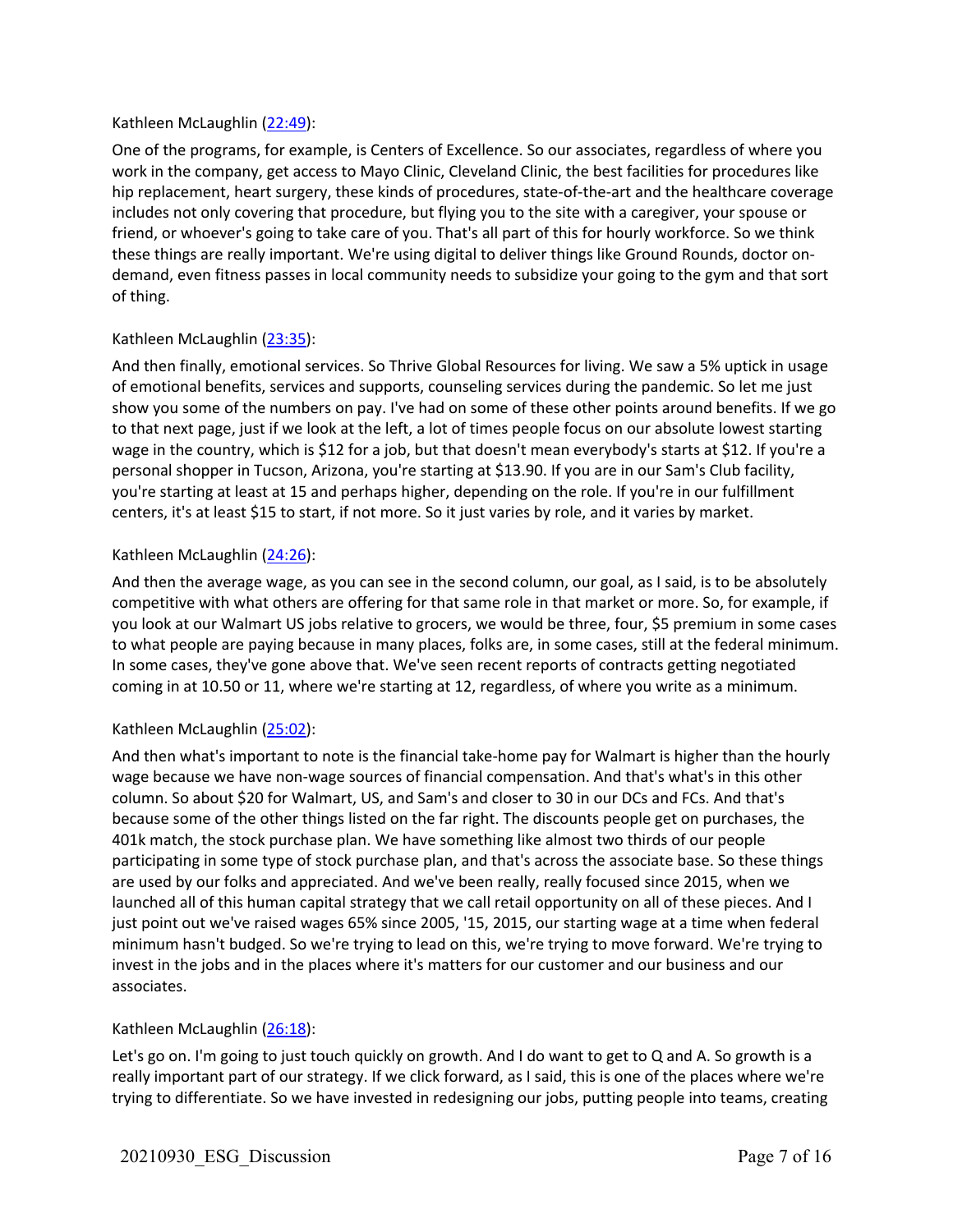career paths with stepping-stone advancement so that folks can promote from within. So wherever you start, you can get the skills you need to go to the next click and have a diversity of career paths. We've also provided a significant on-the-job training program through the day-to-day coaching that everybody gets, as well as Walmart Academy, our specialized training for advanced roles. We had 95,000 people go through that last year, and people can earn college credit for the courses they do at Walmart Academy.

## Kathleen McLaughlin (27:12):

We're using VR and AR, as well, to augment the Academy and bring it into the stores and train people in different ways, soft skills, hard skills, et cetera. And then access to education. It's been important for us and for associates, and this was an idea that came from associates to offer access for adult-working learners that is job-relevant. It's affordable, it's free. And we focus on completion. So we provide coaching, and we track ourselves based on how many people are actually completing this. So it is twoyear and four-year degrees that are job-relevant, supply chain management, retail management, computer programming, that sort of thing, but also certificates in optical, in pharmacy. We have people go through this and then get a promotion into the pharmacy department or into the optical department or into our technology department.

## Kathleen McLaughlin (28:01):

We also added trades based on feedback from our associates. And obviously, we don't hire construction workers ourselves, but in the markets where we operate, we're in 2,000 counties in America, there is demand for people in the trades and some of our associates choose to go that path. What we're most excited about is the uptake among women and people of color. And I'll just show you some stats on the next page on this one. If you look at the far right, in terms of what we call Live Better U, that's the education program. You can see the completion. So we've got about 3,500 folks that have actually completed.

## Kathleen McLaughlin (28:37):

And some of these programs are new. We just started them a year ago, two years ago, three years ago. So we're excited about that progress. The people who go through this, as we've had studied from the outside by Lumina Foundation, get promoted more often and have higher performance ratings. So we're excited about what this shows. And what's, I think the best part of this is the participation of black and African American associates, women, and so on reflects our total associate base. And just to give you one stat, black and African American people going through LBU are twice as likely to stay and get promoted as an average associate. So we think it's also a great springboard for inclusion. Last thing I'll mention on this is that we typically promote about 200,000 people a year, and we're working on raising that number. Most of our roles are filled by people from within. And as I said before, 75% of our management started as hourly people.

## Kathleen McLaughlin (29:39):

Let's talk about digital real quick. So as I mentioned, this is really important to make the quality of the job better, serve our customer better, drive our productivity, all of these things. And we've also created new roles because of digital technology. A lot of people have written about future of work and will automation take away jobs, and so on. What we found so far is it just change, is the nature of the job. It actually creates some better jobs. So these personal shoppers, 160,000 people, new jobs that we added to be personal shoppers and other things that are using technology to serve our customer better. And as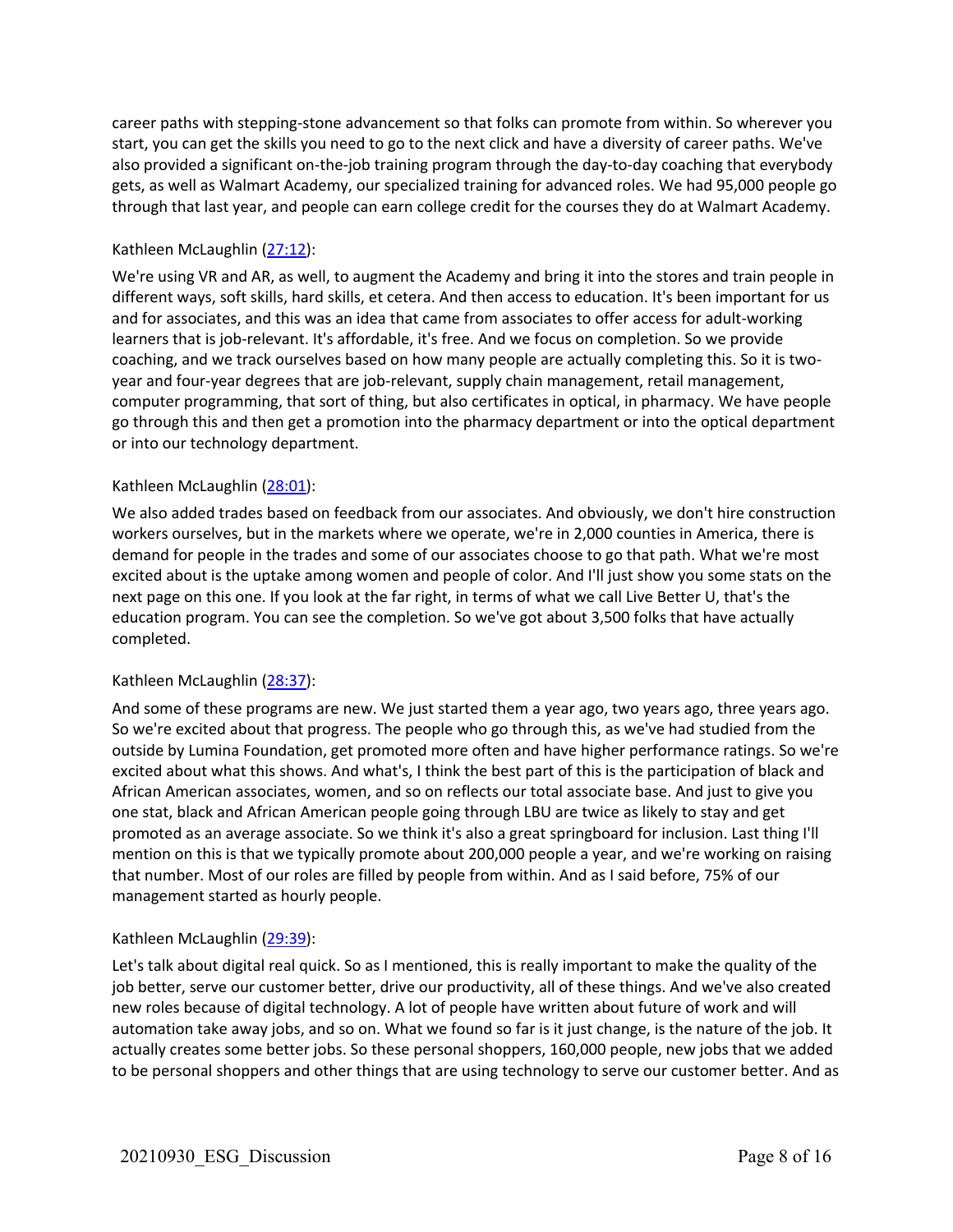I mentioned before, we've given our associates phones to use as productivity devices in the store, but also for themselves. So those are just a couple examples.

### Kathleen McLaughlin (30:27):

Last point and then let's go to Q and A. We are working in the broader field to try to improve workforce development for hourly people, in general. There are three parts to where we've been investing. We've invested over \$130 million in philanthropy, in giving, as well as bringing other assets to bear, our leaders and our convening and so on, advocacy, around innovative learning models. So experimenting new ways for adult-working learners to pick up new credentials and skills, engaging employers to make this a movement and then building a broader system of badging and credentialing and so on.

#### Kathleen McLaughlin (31:03):

So let me stop there. I ran a little bit over on time. I apologize. I tend to be long-winded, those of you who know me, so I apologize. Now, Dan, let's go to you. Let's get to the Q and A.

#### Dan Binder (31:15):

Great, thanks, Kathleen. So our first question is around diversity. And the question is, are you seeing the kinds of results you want to see on diversity? What are your success metrics?

#### Kathleen McLaughlin (31:33):

As I said, yes and no. I mean, I think pretty much everything we're working on, whether it's human capital, racial equity, climate, we see signs of success. We are making progress in society, in general, we all have a long way to go and Walmart's no exception. So what we're tracking is what we're disclosing every six months, which is the data on representation, on promotion rates, by level in the company, and by different class. So women, Asian Americans and so on. So please have a look at that. You can see we're looking at three-year trends, and then we also look at the interim and where we see wobbles. We type in and see, "Is there something different, systematic that we got to work on here?"

## Kathleen McLaughlin (32:16):

So that's what we're tracking, but we also track on a qualitative basis, just culture. We do the associate engagement survey, which gives us data on how people are feeling. And inclusion's a big, important thing as well. And that, actually, is pretty positive. So, it's both qualitative in terms of the culture and do people feel that they belong as well as the data that shows the outcomes, and we're encouraged by the progress. But we've got a ways to go, for sure.

#### Dan Binder (32:47):

Our second question is on wages. And the question is, what are your plans to raise wages, particularly with some of your competitors starting at \$15 per hour? Are you engaging with peers, trade associations, and other organizations to help raise the wage floor, especially, for low-wage workers in the grocery retail sector?

#### Kathleen McLaughlin (33:09):

Well, as I was saying earlier, our goal is to be competitive for specific roles in specific markets and be at least at the level of what the market is at, if not above. So that's our focus, and you can see, based on what I took through before, that what that means then is the \$12 that people often talk about for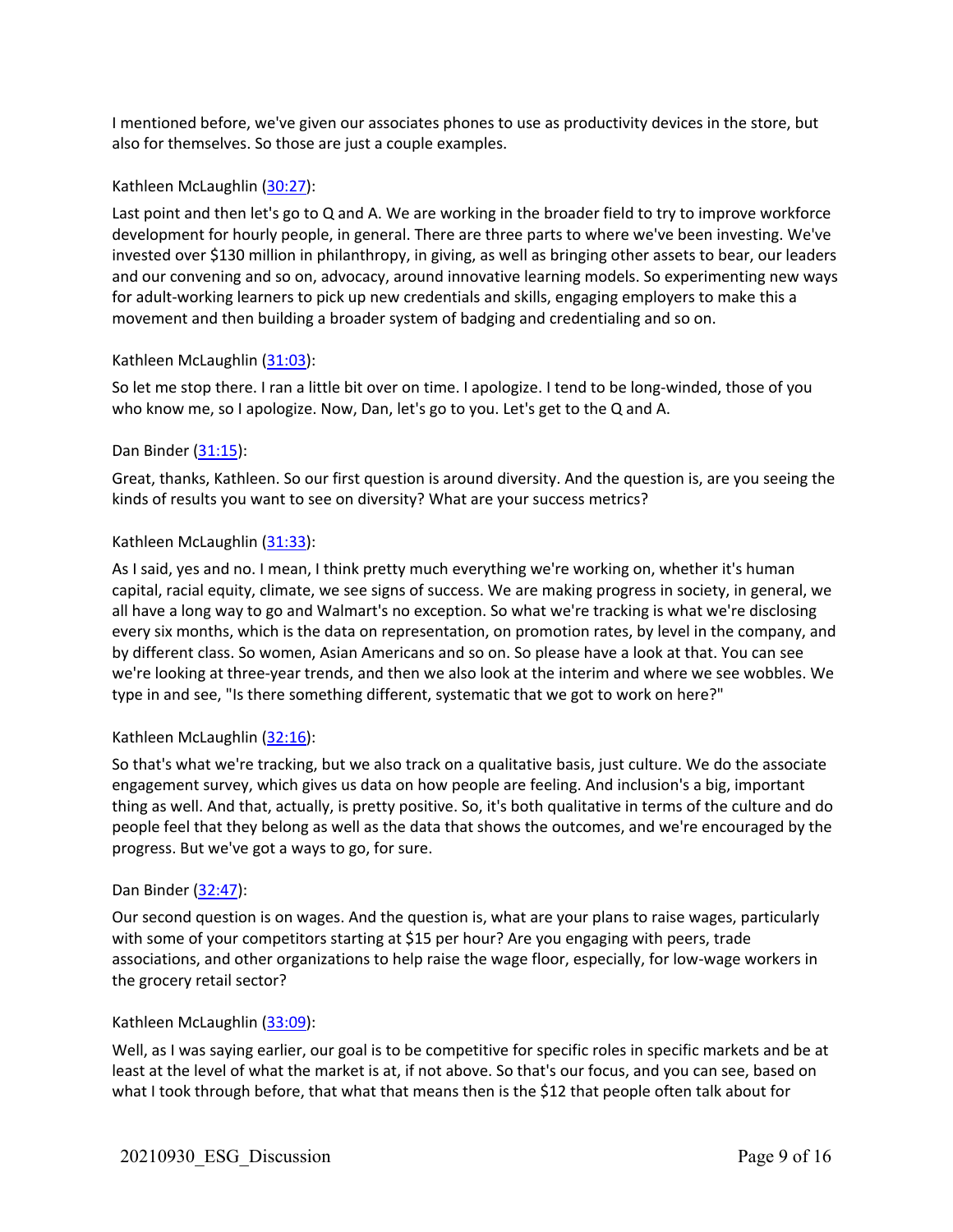Walmart. It's not like the average wage or what everybody starts at or what have you, that is the lowest starting wage for any job in the country. And that has come up 65% since we started all of this back in 2015. Many other jobs have higher wages. You could see our average across our whole fleet is \$16.40 for the hourly wage. Then we have these additional components of compensation over and above that.

## Kathleen McLaughlin (34:04):

So our goal is to be competitive. We do think that the floor needs to go up in the United States. We've said that many times. Doug has talked about that, he chairs the Business Roundtable, and the Business Roundtable has stated that as well. I think Doug, as recently as the ICM, talked about that, the investor community meeting earlier this year, that that is a policy goal of ours to see happen. And we do engage folks in it. There's a lot of work that we have done as well on workforce development. So the multiple pathways initiative of the Business Roundtable, the Rework America, business network and so on. So we're trying to work both sides as have a higher floor, but get people focused on mobility as well and skill- building and helping people realize their dreams. Because it's about compensation, but it's also about purpose, and where can people go in their careers?

## Dan Binder (35:02):

Our next question is on labor relations. And the question is, we have taken note of your poor ratings from certain ESG raters on labor relations and wonder what your response is. What steps are you taking to help make sure associates feedback is heard and that management is responsive to it?

## Kathleen McLaughlin (35:24):

So our scores on different ESG ratings tend to vary pretty widely depending on the methodology and what people are focused on. So what we find is on the instruments that are focused on benchmarking of practices or outcomes, we do really well. Some of the things that I think people may be alluding to, there are some rating schemes that are heavily reliant on what people call "controversies" and that methodology is challenging for a large company, in general and for us in particular, I think for a few reasons. So the controversy methodology tends to go out and scrape media mentions and social media and so on, and just gather up on an absolute basis, mentions of a company in an unfavorable light. So a larger company, just by virtue of the scale, is going to have a lot of mentions regardless of what's happening on a percentage basis.

## Kathleen McLaughlin (36:21):

So, just to give you a feel for it, with one and a half million associates, if you just said 1%, 1% of our one and a half million people, that's 15,000 individuals. So just the law of big numbers there. And another challenge with that is it's pretty susceptible to manipulation by campaigners. So there are a lot of groups out there that have goals around social outcomes or environmental outcomes, many of which we completely agree with, but there are approaches to campaign, and it's easier and more beneficial to target a big company because you'll get the media mentions, you'll get the press and so on. And we've had that happen to us a number of times and happy to go into some specific examples, but that's challenging. And sometimes in these instances, campaigners will gin up allegations that are false. Or they'll talk about things that they think are going to happen that never do happen. But it generates articles, it generates press coverage. And then that shows right up into the controversy score.

Kathleen McLaughlin (37:25):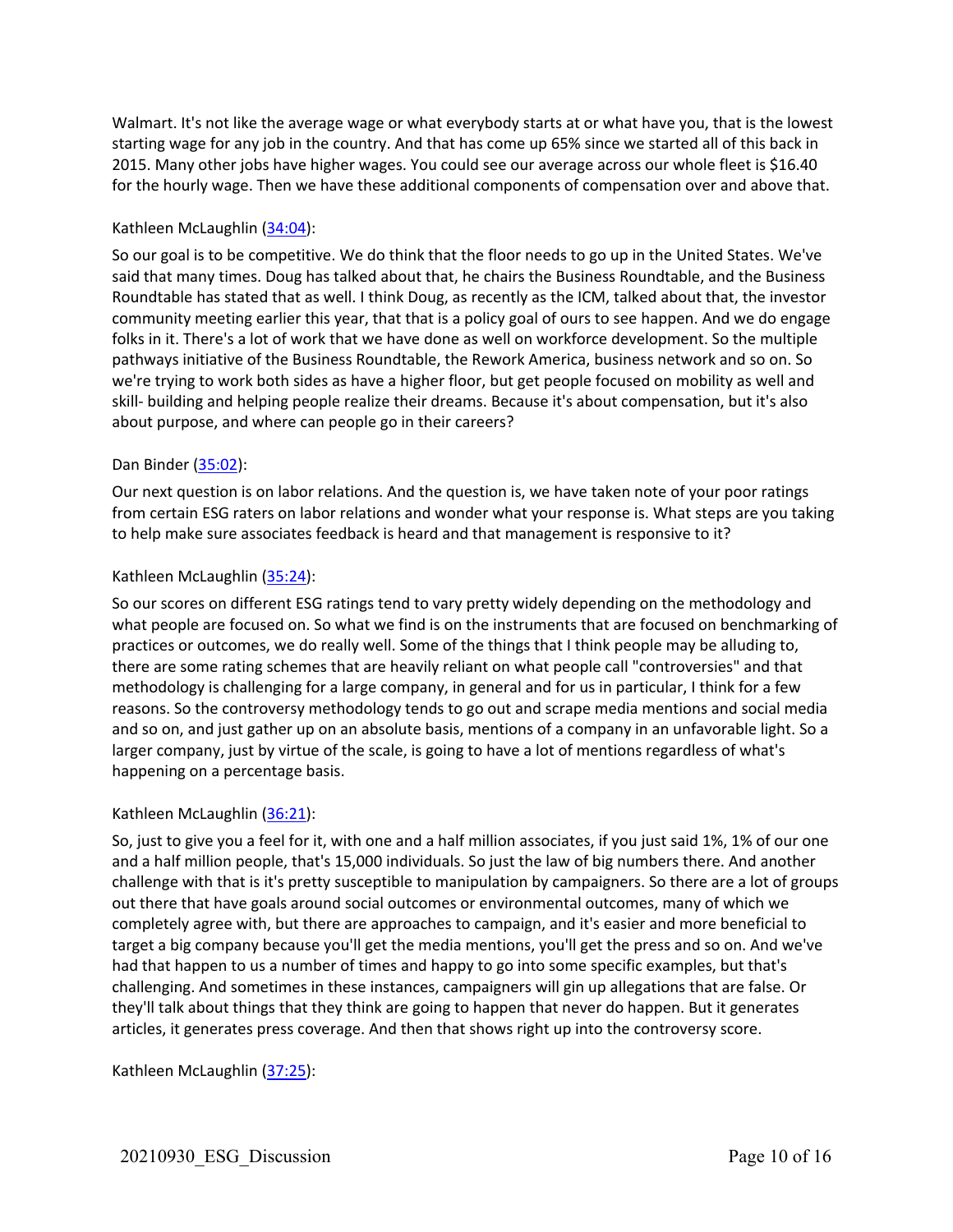And if you look at the actual records on some of these things around labor relations that just take NLRB, we have a tiny, tiny fraction of what you'd expect we'd have just given our scale in terms of anything to that ever gets brought before the NLRB. And the vast majority of things that do get brought up in that small number of cases are dismissed or withdrawn very quickly. So, again, I'd say, look at the facts versus what's the basis for the controversy rating. It is something that we are taking on, some of you investors have said to us, "Hey, why don't you sit down with these guys and go through?" And we will, but it's sort of litigating every single article that's ever been written that someone alleges, so it's going to take some time. So we're working through that.

## Kathleen McLaughlin (38:13):

And then I would just say in terms of labor relations in general, a few things I didn't mention in the overview, this is really about culture and practices and policies. And this goes back to Mr. Sam and has always been true that at Walmart, it's a company of associates. We're all associates. We work together. And the mechanisms that we've put in place to engage and get ideas from associates, get suggestions, draw out complaints, all of these things, they are many, many. So there are in-person one-on-one modes of engagement based on the morning huddle and getting together with your teams. And those happen day in, day out in the stores. And those are a big mechanism to capture people's ideas and suggestions.

## Kathleen McLaughlin (38:59):

Then we have what's called an open-door policy and practice that goes back years, which is if for whatever reason, an associate feels that what they raised there didn't land well, or didn't get responded to, an associate can go to anybody else in the company and raise that issue right up to Doug McMillan and no retaliation. That is a policy. We enforce it. People are free to raise issues through the open-door process.

## Kathleen McLaughlin (39:23):

We have the associate engagement survey, which I mentioned earlier. That's a formal mechanism where we capture scores. We had 600,000 people participate in that last year. And we get write-in responses and those are reviewed and acted on and so on. And I've worked in retail a long time, my past life before Walmart, the kind of scores that we're getting on our AES are as good or better than anybody in terms of engagement and happiness of our associate base. And then we're testing a lot of digital mechanisms too. I talked about the phone, we've got an internal workplace and other forms of social media that people can express their views and so on. And then we have anonymous channels. So the ethics hotline is an example, 24/7, multiple languages. People can call in and say, "Hey, listen, this happened." And it's held confidentially. It's considered triage, investigated depending on the nature of the issue. So those are multiple mechanisms.

## Kathleen McLaughlin (40:21):

And then what we have in place is the whole set of mechanisms to take in that feedback and act on it. So listening tours, by our leadership teams in the field and by executives. Ways to bring in the feedback from the AES. And each of us, I do this with my own team. We have management action plans that come out of the AES, the associate engagement survey, where we get followed up on, "This is the feedback. How did you action it?" And so on. And just some examples of feedback from associates that have landed in policy. One would be, Thanksgiving is now a holiday at Walmart this year. Last year, that was an idea from an associate that somebody raised with John Furner. Adoption benefits, we provide \$5,000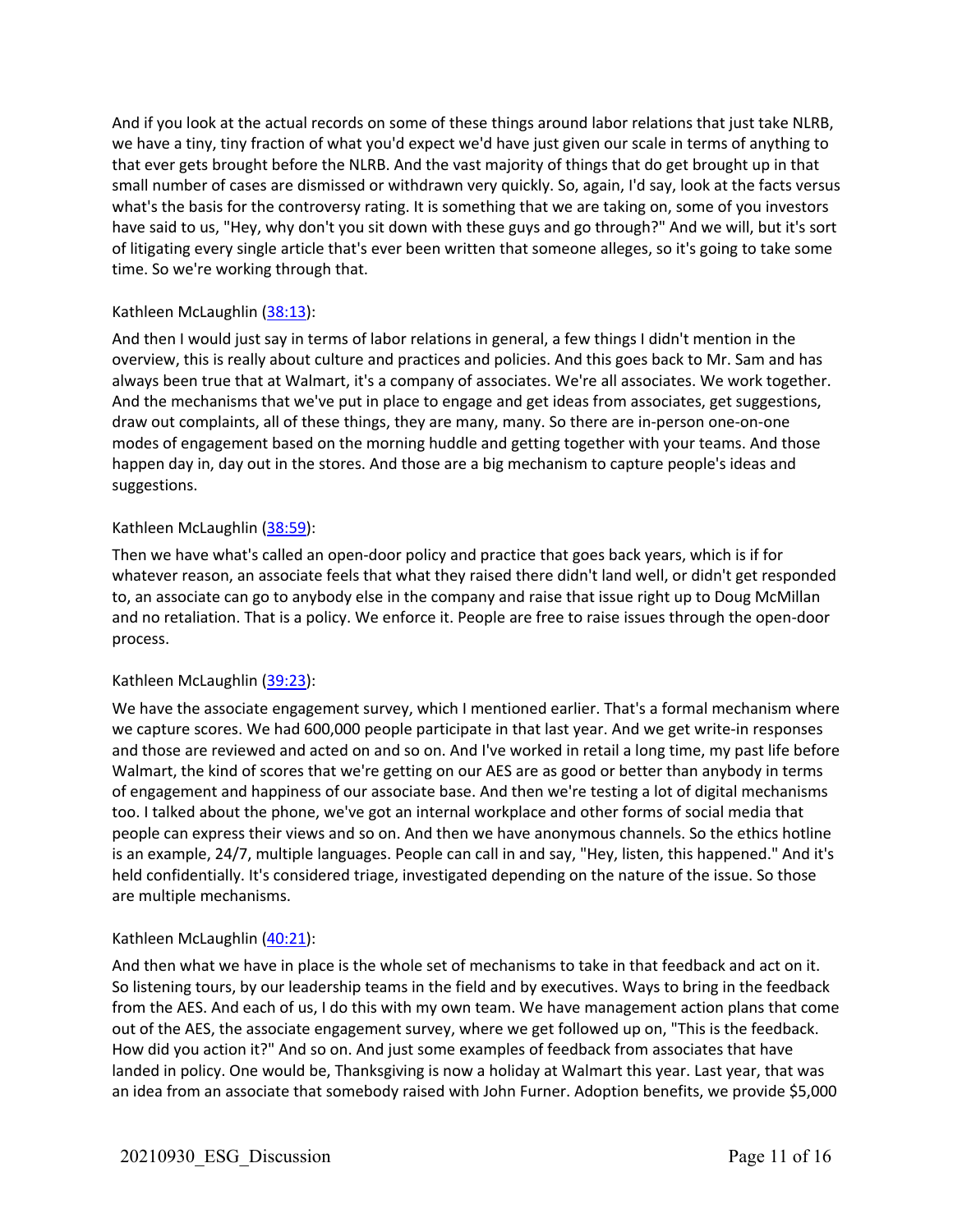and other things to help people adopt. That was an associate idea. Updating our code of conduct. There was a lot of input from across our associate base around that, and we put that in. So these are all important ways to just stay with the finger on the pulse and always have dialogue going across associates in the company.

## Kathleen McLaughlin (41:30):

And then, finally, we recently merged our labor relations and associate relations teams. Used to have them separate, but then we realized it's all the same thing. Has to do with engaging with each other and lifting the culture and responding to ideas and suggestions and so on. And so that's now led by an integrated team, and a big part of their mandate is training out there amongst our leaders. So they have delivered 150,000 trainings of supervisors just this year, so far around all matters of associate engagement, including what I was talking about before, which is freedom of association and rights of associates. And that's really important to make sure we're creating that culture throughout the company of engagement and response.

## Dan Binder (42:17):

Great. Next question is related to COVID workforce trends. And the question is, there are a few macro [inaudible 00:42:26] trends flowing out of COVID, including women leaving the workforce and a tight labor market at the entry-level. To what extent are these impacting Walmart?

## Kathleen McLaughlin (42:39):

I think in terms of the women's engagement in the workforce, we've probably all been reading the same articles and all this discussion of the great resignation and so on. We haven't seen it come through for us in terms of general hiring, but I showed you that stat about women's participation in our workforce. It's down a percent. I haven't seen stats for the country as a whole, for the workforce as a whole. So, I mean, you could look at those and just understand the comparison. I can say for myself as a woman, I have struggled in this pandemic, because I've been at times having more around the home and at work and challenging ways of working and so on. So I think, it is an issue in society overall and one that we're really paying attention to and obviously, engaging women and others within our company to understand. So what is the experience? What can we learn having gone through this pandemic? And then, what might we put in place going forward?

## Kathleen McLaughlin (43:42):

Our focus through all of it really remains in having the best value proposition we can for associates, all associates and at any time, whatever the trends, listening to what's on people's minds, and how can we take that into our proposition and make our proposition or compelling and more effective for our associates?

## Dan Binder (44:00):

Our next question is regarding investing. And the question is, how do you balance investing in human capital with investments you are making in technology and automation?

## Kathleen McLaughlin (44:11):

Right. Well, so our CapEx and our OPEX for technology, for our automation, for our associates, the wage investments we've been making and so on, obviously, are factored into our guidance. So they're baked in, and they're really of a piece. These things are all related. So I actually wouldn't even view them as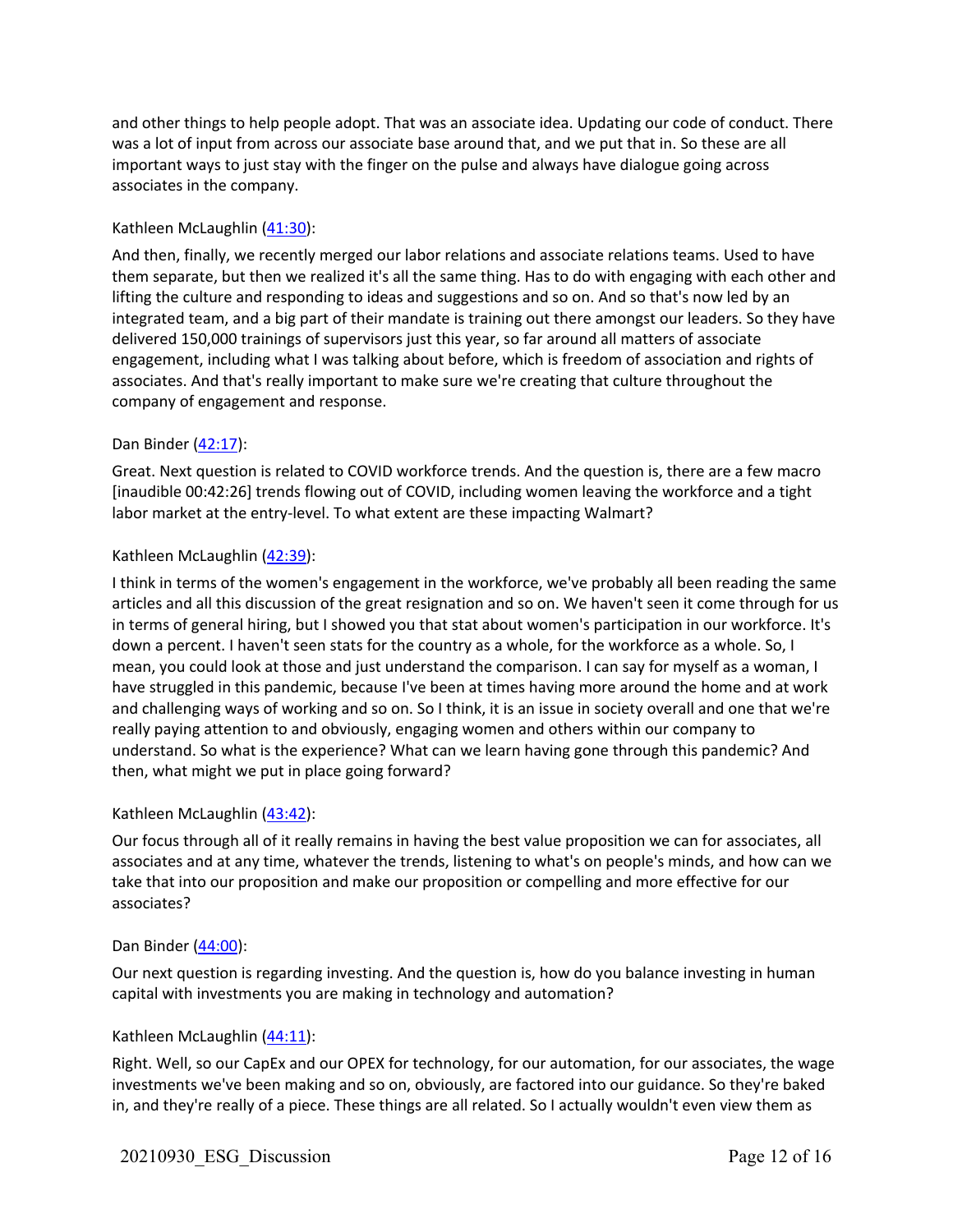trade-offs. A lot of the things that we've put in place through technology are the things that have allowed us to create exciting new roles for our associates and new jobs.

## Kathleen McLaughlin (44:43):

I talked about the personal shopper, as one example, but even roles in the fulfillment centers and distribution centers, other parts of our business because of the technology and the automation, it's made the work better. It's allowed us to lift up certain roles and move them up the ladder in terms of compensation and so on. So we see these things as quite interrelated. We did pull forward some investments on technology and automation into this fiscal because of the strength of the company and our feeling that now is the time to invest and further strengthen our competitiveness. But it's done in quite an integrated way. And we think that together, they make our company even stronger in terms of customer service and growth.

## Dan Binder (45:32):

The next question is a COVID-related question as well. We want to understand the impact of COVID on Walmart's human capital strategy, including which short-term and long-term changes were introduced to protect associates and whether any benefits were enhanced over the long-term as a result?

## Kathleen McLaughlin (45:53):

So in terms of the COVID benefits that were introduced, a whole variety of things, and we have a very indepth issue brief just on COVID on our investor website. So please do have a look at that. And if you have trouble finding it, I think it's pretty prominent, but let us know. There's a bunch of things we put in place. So our first concern was the safety and well-being of associates. Can we even operate in this environment? And so we did a lot of things. In terms of creating this emergency leave for COVID, as I said, it's a couple weeks off if you've been exposed or told to isolate. It's paid, and you can use it multiple times. So if you had an incident in April and then something else happened again in June, and it's not like you run out of that. So obviously, to keep people safe, that's been quite important. And that's on top of the regular paid-time off, that I talked about earlier, that has continued, of course, throughout all of this.

## Kathleen McLaughlin (46:52):

Lots of physical things that we put in place, sanitizing and cleaning overnight, physical barriers, different points, depending on local guidance from health authorities, there has been metering and other physical changes to the stores, health screenings, temperature checks, masking, all of that. And throughout, we've been following the guidance of the CDC and local authorities, which really do vary from place to place. We eliminated co-pay for things like doctor on-demand. We started offering free virtual counseling to folks. As I mentioned, there was a click up and demand for mental health services, in general.

## Kathleen McLaughlin (47:35):

And then we also gave incremental pay to people in the form of bonuses. And the reason we did that is we didn't want people to feel they had to come into work to earn the money. We didn't want to make it an hourly thing because the whole point was to recognize people for the extra effort and so on and not have them feel that they have to come in if they don't want to, so we did all of that. Those things were all based on the pandemic and related to the conditions of having to operate in this time.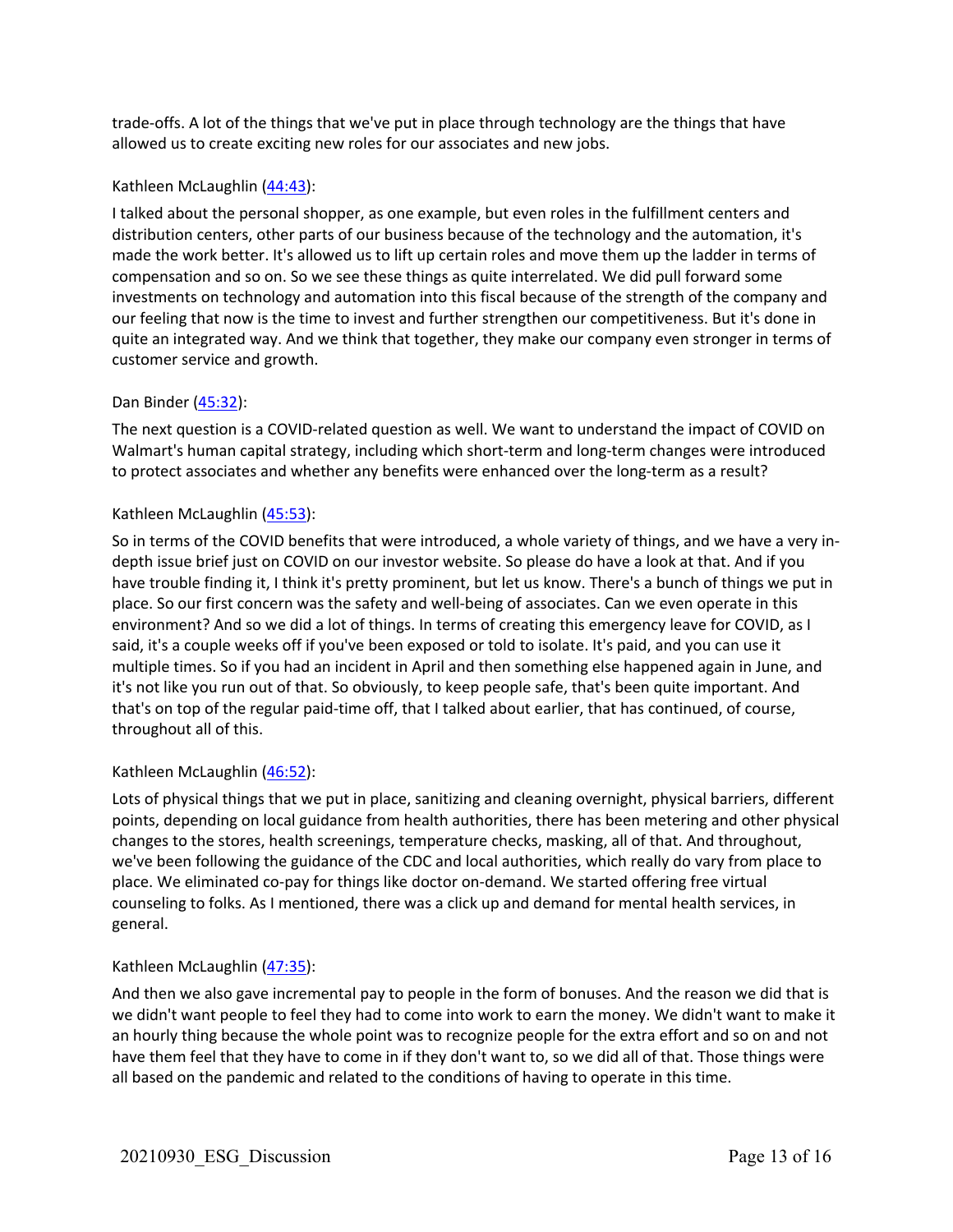## Kathleen McLaughlin (48:00):

In terms of what might carry forward, I think, there's a couple things. One is, this whole experience is absolutely reinforced the importance of affordable healthcare and our team that works on that package. I told you about some of the innovations, the efforts are redoubling, that is important. And the fact that we offer that to people, that's really important and is something we'll double down and continue. Second, obviously, reinforcing the importance of our PTO pre-COVID and the need to continue that and give people that flexibility. The importance of the mental health services.

#### Kathleen McLaughlin (48:38):

And then from a business perspective, COVID dramatically accelerated our plans for grocery pickup, contactless delivery of things into people's homes and so on, validated the opportunities that we have in healthcare and so on. So I think in terms of workforce, it's going to end up creating even more exciting career paths for people, different kinds of jobs that are available and different career paths. And then finally, I would just say, reinforcing the importance of flexibility and balance in work. So our approaches to scheduling, our approaches to these other benefits, they, I think, have become an even more compelling part of our proposition for associates

#### Dan Binder (49:24):

Good. Our next question is about board oversight. And so the question is how does Walmart's board overseeing human capital? What visibility does it have today? And what future challenges does it anticipate grappling with?

#### Kathleen McLaughlin (49:37):

So, the compensation and management development committee oversees our human capital strategy. And the way that our board meetings tend to work is there's a first day with committees and second day full board. So they go in-depth on the human capital strategy and issues, and it's everything we've talked about today, so it's oversight around the pay and the benefits, our inclusion and diversity strategies and performance, the education, the investments we've made in things like Live Better U, the COVID practices and policies and so on. So all of those things, and then those get brought to the full board for discussion. And there have been times on specific decisions and so on, that the full board has provided perspective. So certainly the COVID approaches and the education investments and the wage investments and so on.

#### Kathleen McLaughlin (50:31):

So it is a high, high priority issue for our board. They get updates and reports from management, from Donna Morris and her team around people strategy and so on, at each of the main meetings from our teams that work on different aspects of this, not only within Walmart, but beyond in society, it's a topic of conversation at every committee meeting. That's one of their primary focuses as set out in their charter or their terms of reference, so.

#### Dan Binder (51:06):

Our next question is KPIs. And the question is, how are you thinking about future KPIs around human capital? Are you considering turnover rates generally, or turnover rates with racial groups or by gender? And we did have a lot of questions on turnover. So we're trying to capture all that in one question that was submitted.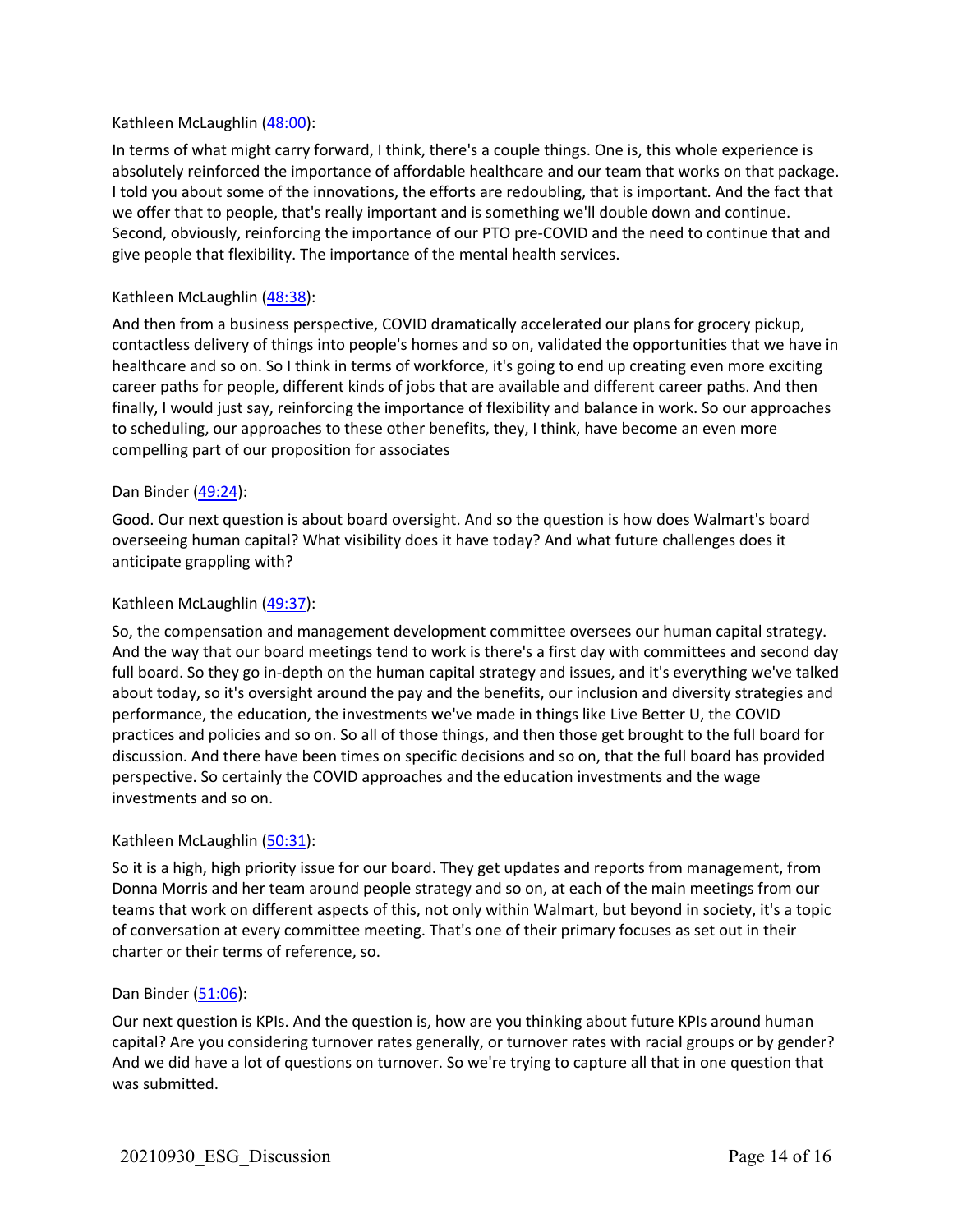## Kathleen McLaughlin (51:27):

Turnover, as I mentioned, before I came to Walmart, I worked with a lot of different retailers as a consultant for a little over 20 years. And turnover, it's the challenge with turnover is it's a pretty noisy metric depending on whether you ring-fence it for people of a certain tenure or certain kind of roles and so on, especially in retail. There can be a lot of noise, especially in the first couple months because sometimes people seek out retail as a bridge employment or for a variety of factors. So it is something that we're looking to see, how are people defining a turnover metric that would be apples-to-apples considering a very different retail formats, grocery format versus a club format versus say DCs and FCs and so on.

## Kathleen McLaughlin (52:17):

So is it better to segregate? Is it better to look at it overall? I don't know. So we're looking at SASB obviously, looking at the way other people are starting to define it. Some folks, George Serafin is a good example at Harvard doing interesting work in the whole human capital metrics arena. So we're looking at it. We're trying to figure out what would be the most representative number that wouldn't be noisy and just mislead people in terms of what's going on. And then we do track different versions of turnover internally, obviously. And when one of the things that we found that's exciting is, for example, these investments that we've been making over the last few years in human capital. So the wage investments, the Walmart Academy, Live Better U, the healthcare benefits and so on, we can disaggregate them and see some correlations to turnover.

## Kathleen McLaughlin (53:06):

And, for example, we just had Lumina Foundation, did a third party assessment of Live Better U, just this one piece of our program and found that people who have gone through Live Better U or in the middle of it, have four times lower attrition than the average associate. I mean, that's phenomenal. So it gives us confidence in pieces of what we're doing. Another one is people have gone through Walmart Academy, 80% of the people who go through Walmart Academy have an extra year of tenure, an extra year of longevity retention, so it is something we look at. The question is, what version of it would we disclose so that it would be meaningful to all of you, so. Happy to take feedback on that if folks have thoughts and recommendations on that one.

## Dan Binder (53:57):

Next question is regarding pay equity disclosure. And the question is, noting that the company has made a pay equity disclosure and has committed to including international markets in the future. Has Walmart considered doing a pay-gap report similar to the UK gender pay-gap report?

## Kathleen McLaughlin (54:19):

So pay equity is important priority for us, because it's a bedrock of the inclusion strategy and pretty vital to get the outcomes you want. So as I mentioned, the way we've come at, it is a couple ways. One is practices we're putting in place to preserve pay equity. And then the other is disclosing how we're doing on an apples-to-apples basis. So in terms of the practices, some of the things that we've put in place are, for example, interview training, removing any questions about salary history when folks are interviewing. Having the diverse slates for positions and diverse interview panels, as well, we think these are all important in terms of the hiring stage. And then, even the evaluation and development stage, looking to ensure we don't have systematic differences in how people are being rated and promotion decisions and so on. So those are all the practices.